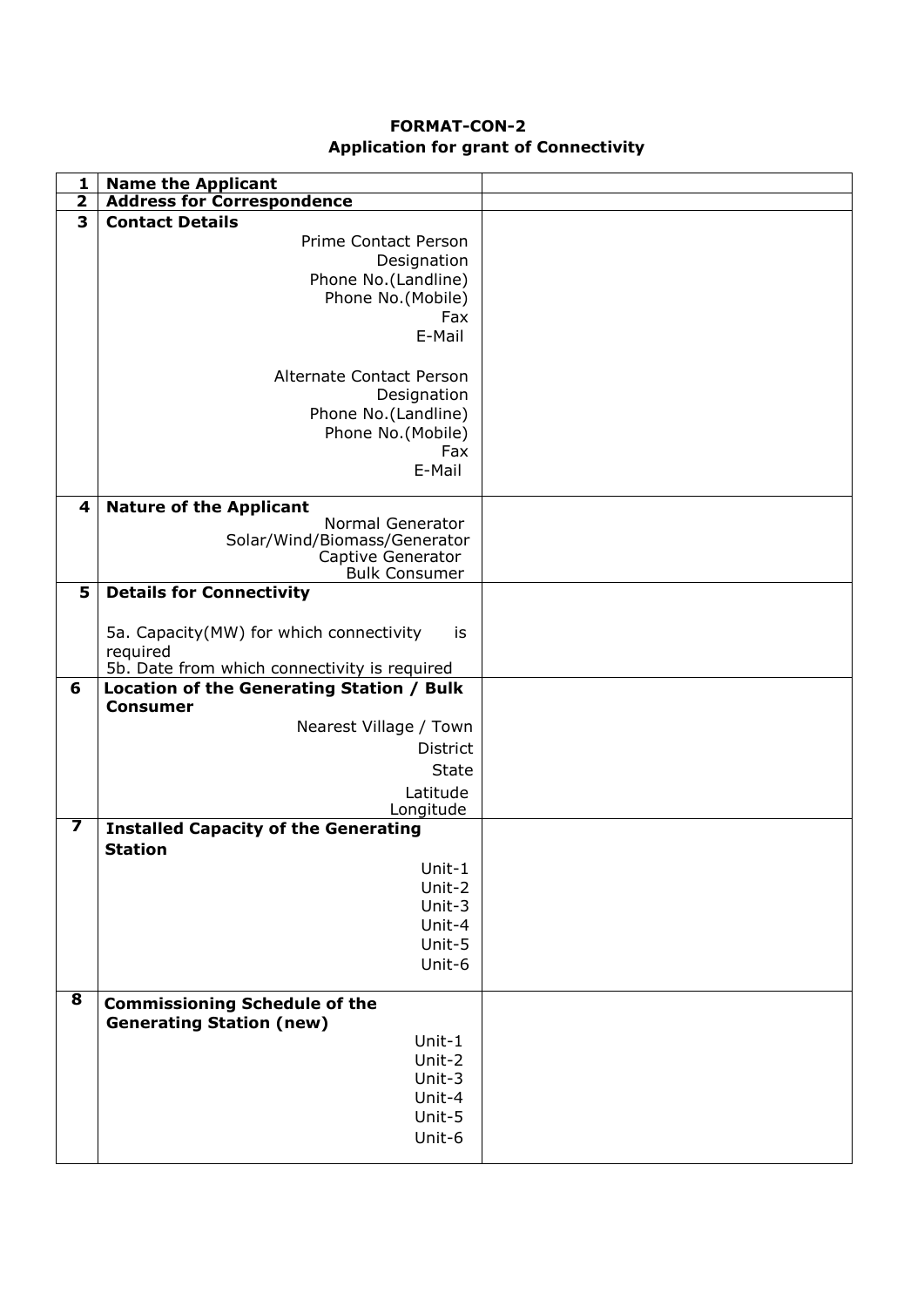| 9  | <b>Details of the Generating Station</b><br>Name of the Power Plant Promoter Fuel<br>Source of Fuel<br><b>Generation Voltage</b><br>Step-up Voltage Is it an identified project of<br>CEA Base Load / Peaking                                                      | Wind Energy<br>Generation voltage: 33 kV<br>Step up: 66 kV |
|----|--------------------------------------------------------------------------------------------------------------------------------------------------------------------------------------------------------------------------------------------------------------------|------------------------------------------------------------|
| 10 | Details of Nearest 400/220/132/66 kV<br>sub-stations<br>Sub-Station-1<br>Voltage levels available Owner Distance(Km)<br><b>Sub-Station-2</b><br>Voltage levels available Owner Distance(Km)<br><b>Sub-Station-3</b><br>Voltage levels available Owner Distance(Km) |                                                            |
| 11 | <b>Details of DD/Cheque (Application</b><br>Fee)<br>Amount (in Rs.)<br>DD/Cheque No.<br>Date<br><b>Bank Name</b><br><b>Branch Name</b>                                                                                                                             |                                                            |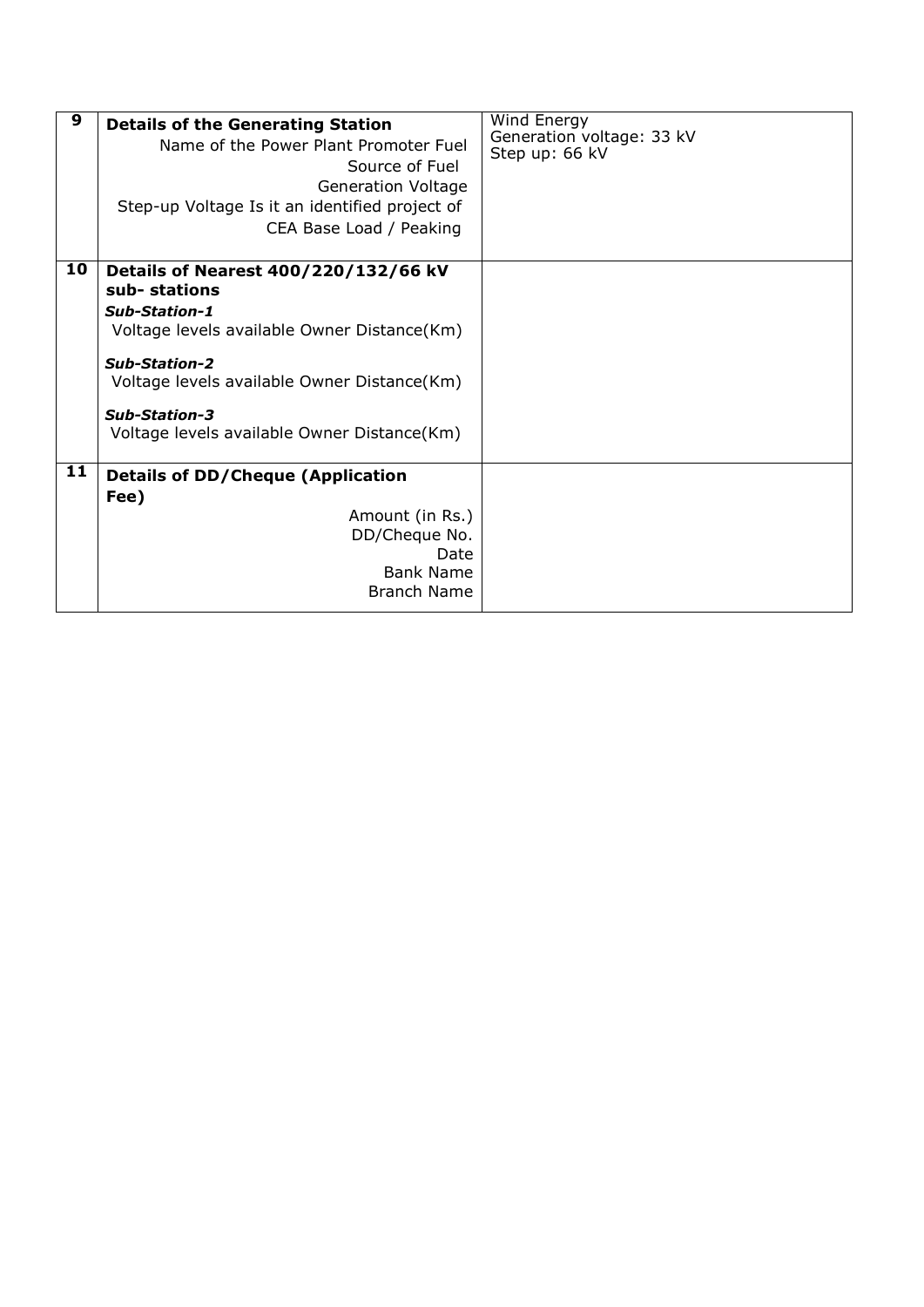# **FORMAT-CON-3 Intimation for grant of Connectivity**

| 1              | <b>Intimation No.</b>                            |  |
|----------------|--------------------------------------------------|--|
|                | Date:                                            |  |
| 2              | <b>Ref. Application No.</b>                      |  |
|                | Date:                                            |  |
| 3              | <b>Name of the Applicant</b>                     |  |
| $\overline{4}$ | <b>Address for Correspondence</b>                |  |
| $\overline{5}$ | <b>Nature of the Applicant</b>                   |  |
|                | Normal Generator                                 |  |
|                | Captive Generator                                |  |
|                | <b>Bulk Consumer</b>                             |  |
| $\overline{6}$ | <b>Details for Connectivity</b>                  |  |
|                | <b>6a</b> Capacity(MW) for which connectivity    |  |
|                | is granted                                       |  |
|                | <b>6b</b> Point at which Connectivity is granted |  |
|                | 6c Date from which connectivity is               |  |
|                | granted                                          |  |
|                | 6d Transmission System Required for              |  |
|                | Connectivity                                     |  |
|                | 6e Implementing Agency for transmission          |  |
|                | system required for connectivity                 |  |
|                | <b>6f</b> Agencies between which agreement is    |  |
|                | to be signed for implementation of               |  |
|                | transmission system required for<br>connectivity |  |
|                | <b>Transmission Charges Applicable</b>           |  |
| $\overline{8}$ | Amount (in Rupees) for which Bank                |  |
|                | Guarantee is to be provided by the               |  |
| 9              | applicant                                        |  |
|                | Location of the Generating Station /             |  |
|                | <b>Bulk Cosumer</b>                              |  |
|                | Nearest Village /Town                            |  |
|                | <b>District</b>                                  |  |
|                | <b>State</b>                                     |  |
|                | Latitude                                         |  |
|                | Longitude                                        |  |
| 10             | <b>Installed Capacity of the Generating</b>      |  |
|                | <b>Station</b>                                   |  |
|                | Unit-1                                           |  |
|                | Unit-2                                           |  |
|                | Unit-3                                           |  |
|                | Unit-4                                           |  |
|                | Unit-5                                           |  |
|                | Unit-6                                           |  |
| 11             | <b>Commissioning Schedule of the</b>             |  |
|                | <b>Generating Station</b>                        |  |
|                | Unit-1                                           |  |
|                | Unit-2                                           |  |
|                | Unit-3                                           |  |
|                | Unit-4                                           |  |
|                | Unit-5                                           |  |
|                | Unit-6                                           |  |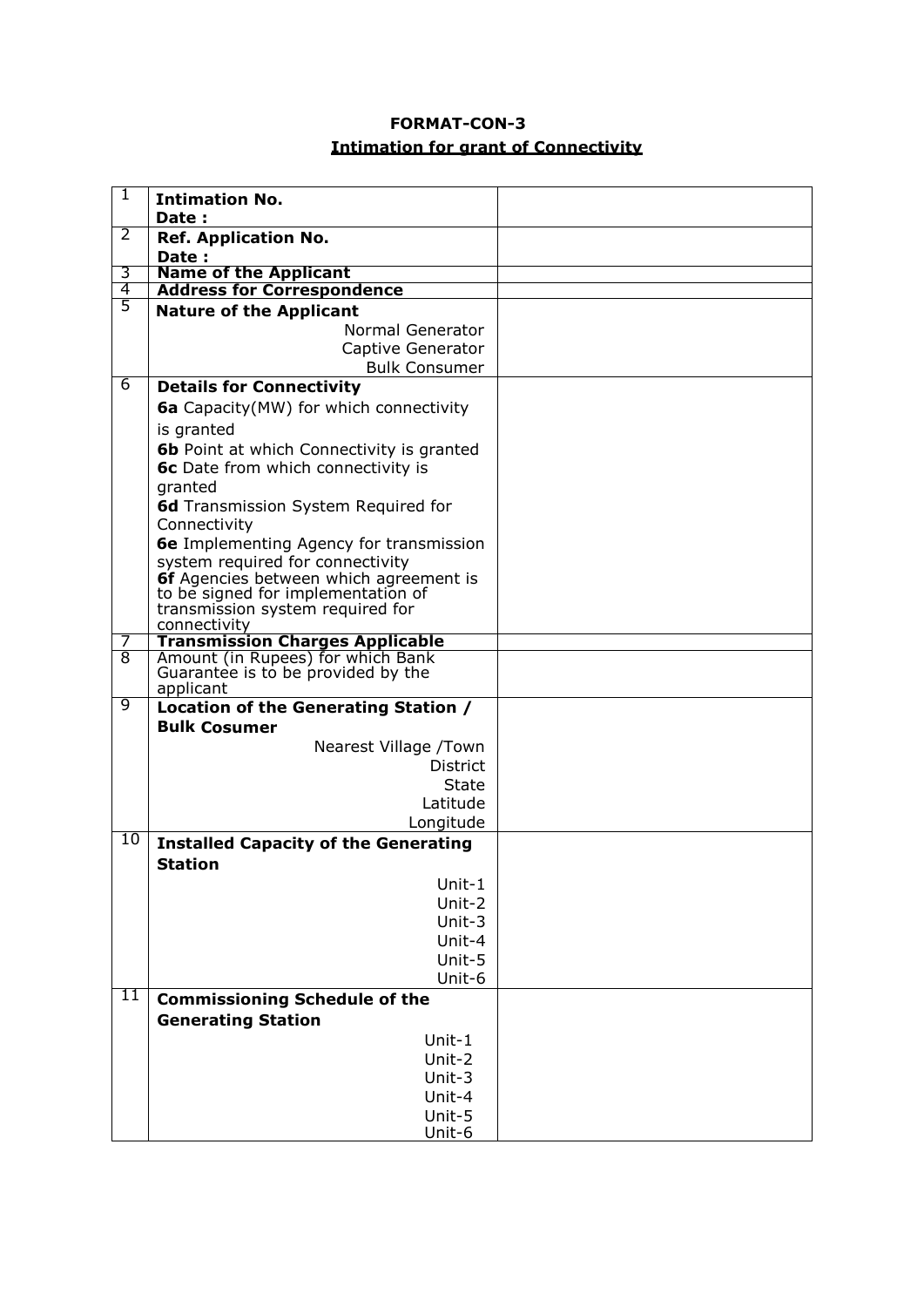#### **FORMAT-CON-4**

#### **APPLICATON FORM FOR SEEKING CONNECTION TO STATE TRANSMISSION SYSTEM**

#### **General Information to the Applicants**

- 1. This application form outlines the information that GETCO requires to process an application for connection to Gujarat State Transmission System (STS).
- 2. Prior to Grant of Connectivity to Gujarat STS is prerequisite for seeking connection to STS.
- 3. Based on the information provided through this application, GETCO shall issue "Connection Offer" to the applicant. The connection offer shall include allocation of "Bay" in the substation where connection has been sought.
- 4. The "Connection Offer" shall also outline broad technical requirements in line with the applicable CEA Regulations (Technical Guidelines for Connectivity to Grid) Regulations 2007, Grid Code and other best industry practices to ensure safe operation, integrity and reliability in the grid.
- 5. Pursuant to getting "Connection Offer" the applicant shall be required to sign "Connection Agreement" as per the provisions of CEA Regulations (Technical Guidelines for Connectivity to Grid) Regulations 2007, Grid Code.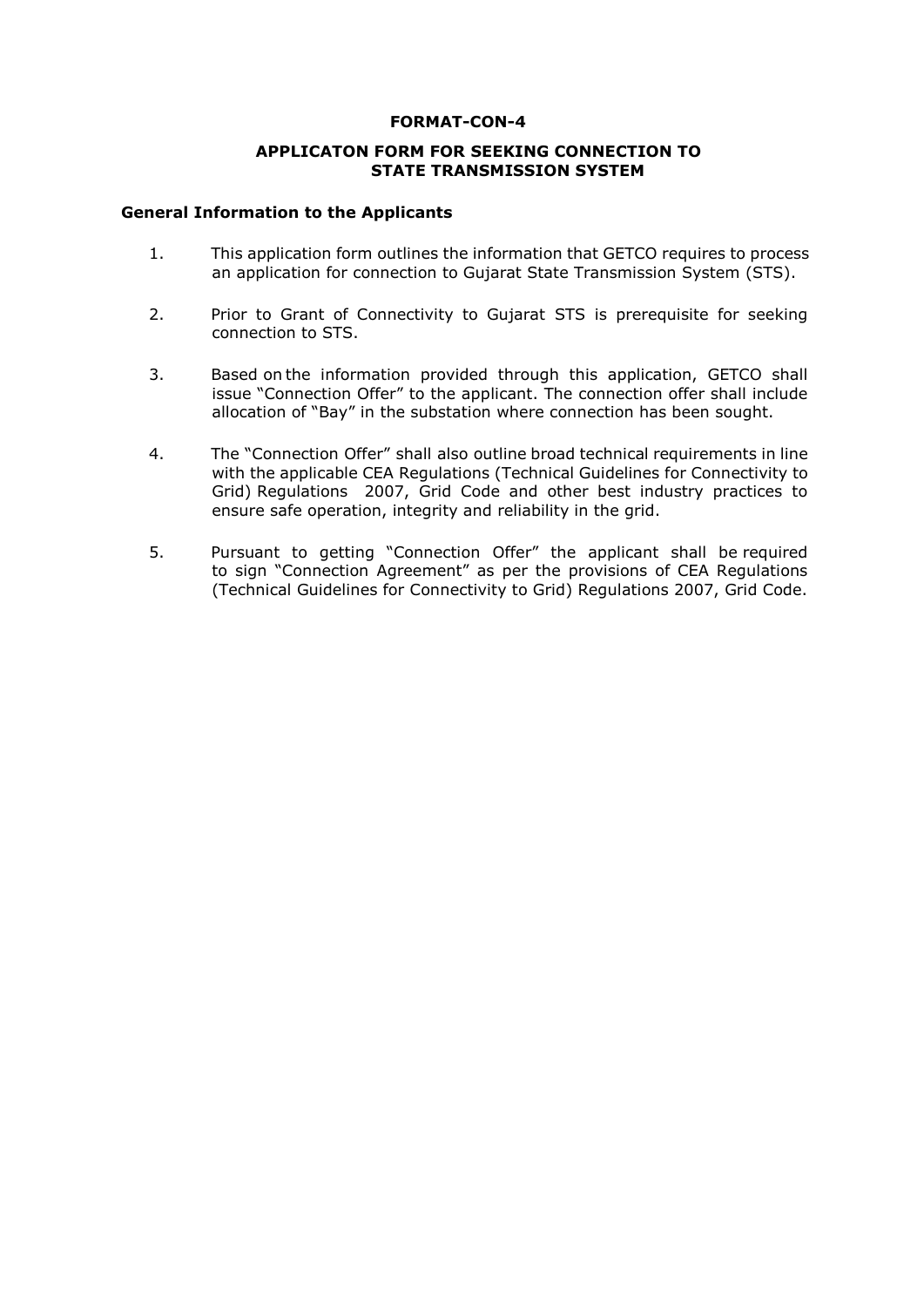# **APPLICATON FORM FOR SEEKING CONNECTION TO STATE TRANSMISSION SYSTEM**

## **A. DETAILS OF APPLICANT**

| 1. | Name of the Applicant Company                  | ÷  |                                                                  |
|----|------------------------------------------------|----|------------------------------------------------------------------|
| 2. | Details of Grant of Connectivity               |    |                                                                  |
|    | (a) Connectivity Intimation                    |    |                                                                  |
|    | No. (b) Date                                   |    |                                                                  |
| 2. | Address for Correspondence                     | t  |                                                                  |
|    |                                                |    |                                                                  |
|    |                                                |    |                                                                  |
|    |                                                |    |                                                                  |
| 3. | <b>Contact Person</b>                          | t, |                                                                  |
|    | 3.1<br>Prime Contact Person                    |    |                                                                  |
|    | (a)<br>Name                                    |    |                                                                  |
|    | Designation<br>(b)                             |    |                                                                  |
|    | Phone No.<br>(c)                               |    |                                                                  |
|    | (d)<br><b>FAX</b>                              |    |                                                                  |
|    | E-mail<br>(e)                                  |    |                                                                  |
|    | Alternate Contact Person<br>3.2                |    |                                                                  |
|    | (a)<br>Name                                    |    |                                                                  |
|    | Designation<br>(b)                             |    |                                                                  |
|    | Phone No.<br>(c)                               |    |                                                                  |
|    | (d)<br><b>FAX</b>                              |    |                                                                  |
|    | E-mail<br>(e)                                  |    |                                                                  |
| 4. | Status of Applicant Company (Please tick the : |    | Generating Station including                                     |
|    | appropriate box)                               |    | Captive generating plant<br>$\mathsf{L}$<br><b>Bulk Consumer</b> |
|    |                                                |    |                                                                  |
|    |                                                |    |                                                                  |
|    |                                                |    |                                                                  |
| 5. | Estimated time of completion of project        |    |                                                                  |
|    | (Please enclose PERT chart)                    |    |                                                                  |

## **B. MAPS AND DIAGRAMS**

- 1. Provide necessary survey of India topo sheet clearly marking the location of the proposed site. **Schedule - I**
- 2. Provide site plan (both hard and soft copy in AutoCAD 2000 & above version) in appropriate scale. **Schedule – II.** The site plan should indicate following details
	- a. The proposed location of the connection point
	- b. Generators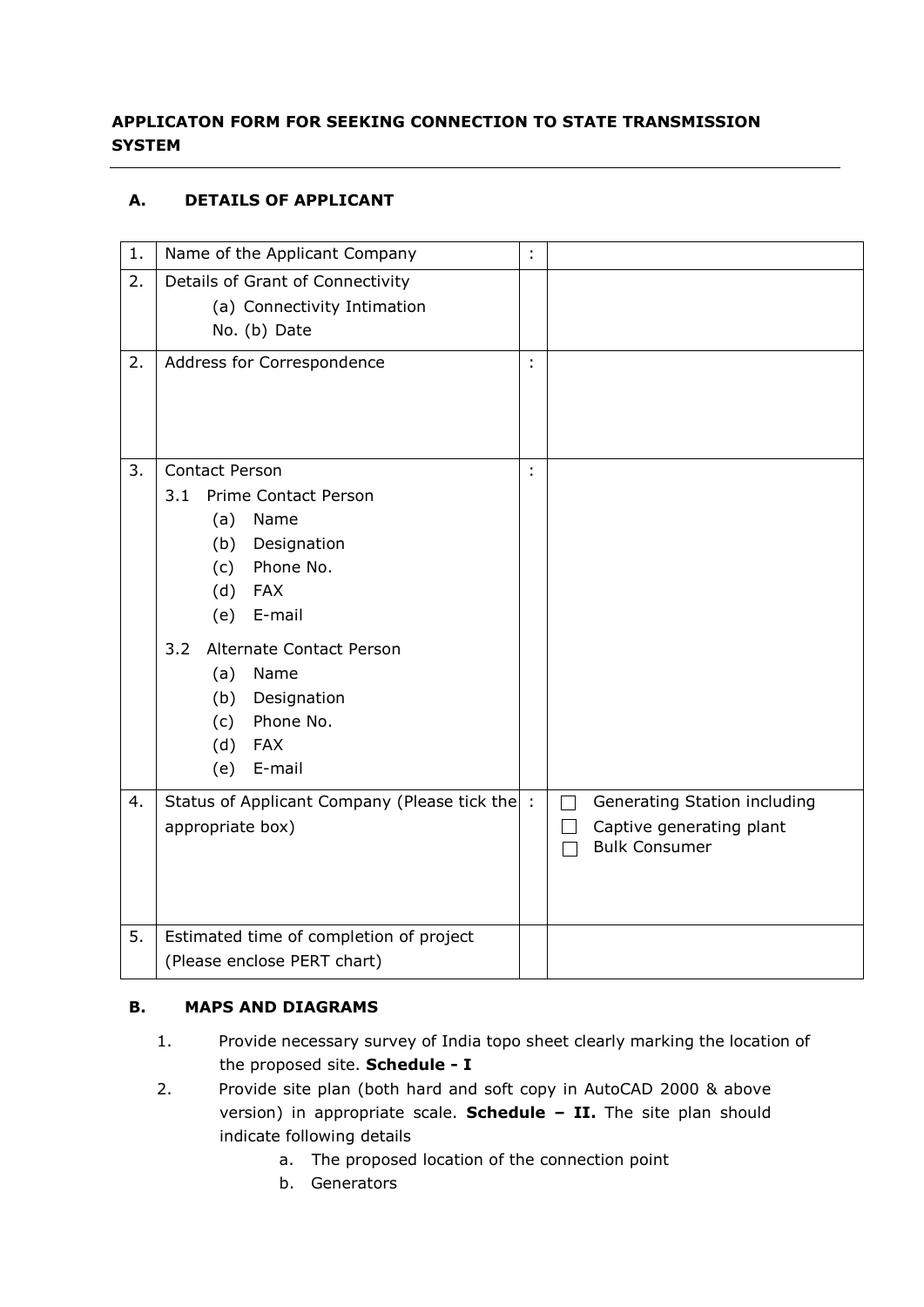- c. Transformer
- d. Site building
- 3. Provide an electrical Single Line Diagram (SLD) of the proposed facility detailing all significant items of plant. The plan is to be submitted in both hard copy and soft copy in AutoCAD 2000 & above version **Schedule - III**

## **C. DETAILS OF CONNECTION - GENERATION PLANT**

| 1. | Type of Generation Plant (Hydro, Thermal,<br>Gas etc                                                                         | ÷ | Wind Power Plant |
|----|------------------------------------------------------------------------------------------------------------------------------|---|------------------|
| 2. | Rating of Generator Units                                                                                                    | ÷ | Schedule -       |
| 3. | Maximum Export Capacity Required                                                                                             | ÷ |                  |
| 4. | In case of hydro generator, the expected                                                                                     |   | <b>NA</b>        |
| 4. | Maximum Import Capacity required<br>This is the amount of import capacity that the site will require<br>during startup (MVA) | ٠ | <b>NA</b>        |
| 5. | Station house load during normal operating<br>conditions (MW/MVAR)                                                           | ٠ | <b>NA</b>        |
| 6. | Expected<br>running<br>regime<br>load,<br>base<br>e.q.<br>peaking etc                                                        | t | Not Applicable   |
| 7. | (Short<br>Fault<br>Circuit<br>Generator<br>Data<br>for<br>Studies)                                                           | ÷ |                  |
| 8. | Dynamic Simulation Data<br>Generator<br>Excitation<br>Power System Stabilizer                                                |   |                  |

## **D. DETAILS OF CONNECTION – BULK CONSUMER**

| 1. | Type of Load (Industrial/Commercial)               | ٠              | <b>NA</b> |
|----|----------------------------------------------------|----------------|-----------|
|    | including type of industry, i.e. electric          |                |           |
|    | furnace, rolling mills, manufacturing,             |                |           |
|    | assembly line, etc.                                |                |           |
| 2. | Peak requirement of load in MVA, MW and            | ٠              | <b>NA</b> |
|    | <b>MVAR</b>                                        |                |           |
| 3. | required in MVA,<br>MW<br>import<br>Peak<br>andl : |                | <b>NA</b> |
|    | <b>MVAR</b>                                        |                |           |
| 4. | Month-wise Peak import required in<br>MVA, I       |                | <b>NA</b> |
|    | MW and MVAR                                        |                |           |
| 5. | Month-wise Energy requirement in MUs.              | $\blacksquare$ | <b>NA</b> |
| 6. | Data for Fault (Short Circuit Studies)             |                | ΝA        |

### **E. DETAILS OF CONNECTION – DATA AND VOICE COMMUNICATION**